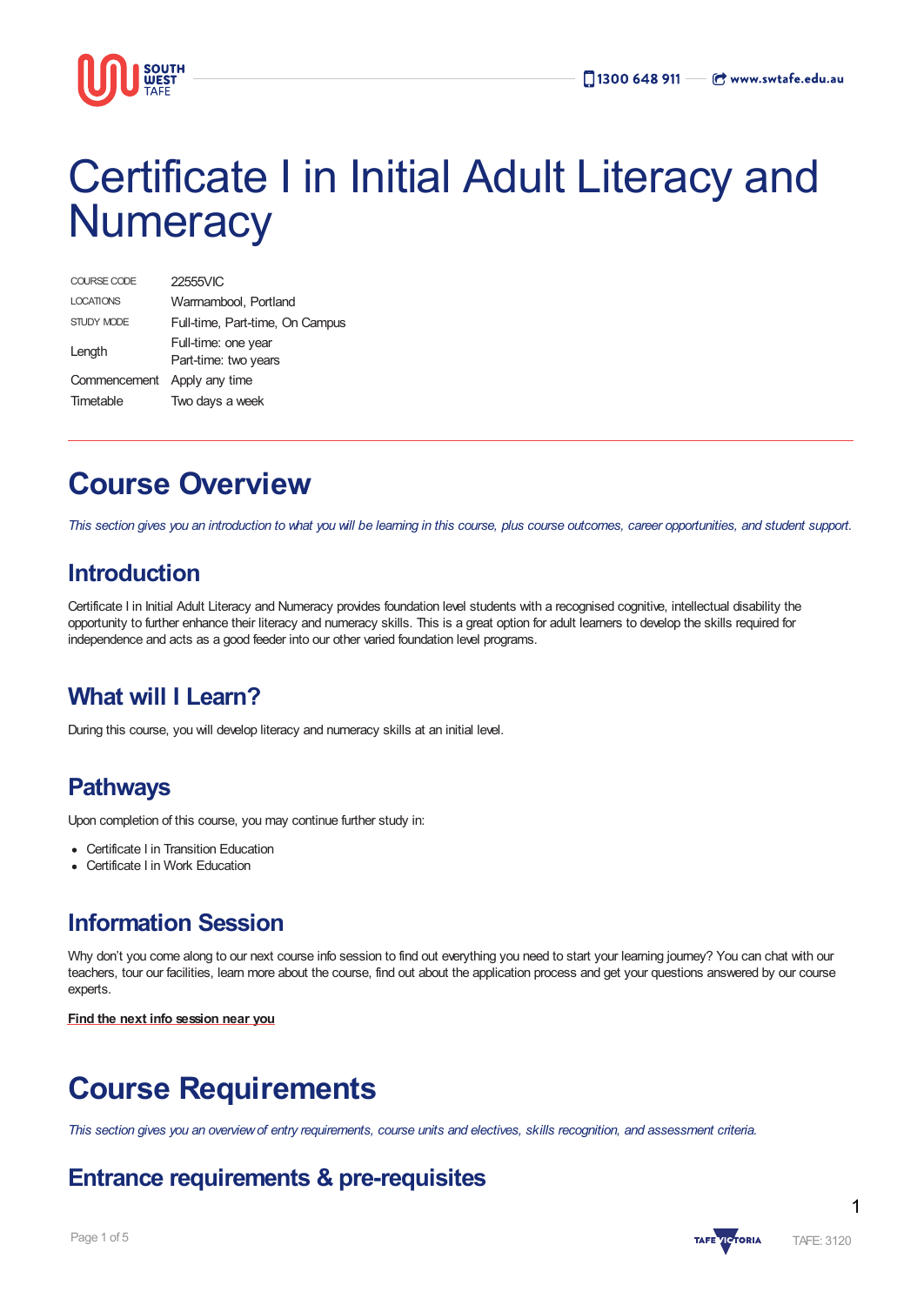

Applicants for this course is restricted to post-compulsory school-age learners (at least 17 years of age) with evidence of a permanent cognitive impairment/intellectual disability.

### **Course requirements**

To be eligible for this qualification, you must successfully complete 11 units: six core and five elective.

### **Units offered**

**Elective Units**

| <b>Unit Code</b> | <b>Unit Name</b>                                     | <b>Unit Hours</b> | <b>Unit Consumables</b> |
|------------------|------------------------------------------------------|-------------------|-------------------------|
| <b>VU22344</b>   | Engage with short simple texts for learning purposes | 20                | \$0.00                  |
| <b>VU22907</b>   | Read simple phrases                                  | 85                | \$0.00                  |
| <b>VU22908</b>   | Write simple phrases                                 | 85                | \$0.00                  |
| <b>VU22909</b>   | Communicate orally using simple phrases              | 80                | \$0.00                  |
| VU22910          | Read simple sentences                                | 70                | \$0.00                  |
| VU22912          | Communicate orally using simple sentences            | 35                | \$0.00                  |
| <b>VU22914</b>   | Recognise and use simple fractions                   | 20                | \$0.00                  |
| VU22915          | Count and use numbers up to 100                      | 20                | \$0.00                  |
| VU22921          | Use coins and notes                                  | 25                | \$0.00                  |
| <b>VU22922</b>   | Use simple addition skills                           | 40                | \$0.00                  |
| VU22923          | Use simple subtraction skills                        | 40                | \$0.00                  |

### **Assessment**

This course involves accredited units. You will be required to complete assessment tasks to demonstrate your underpinning knowledge, skills and attributes to meet the course outcomes. A combination of written, oral and practical assessment strategies will be used in either a classroom, online or workplace environment.

Where units require demonstration of skills in a workplace environment, you will have the opportunity to do this either in your own workplace (where appropriate), through a practical placement, or by using one of the Institute's simulated workshops/classrooms. Detailed information about the types, conduct and dates of assessments will be provided in advance. You will also be provided with information about the opportunity for reassessment and appeal.

### **After applying**

Once you have applied for your chosen course, you will receive a thank you email from South West TAFE with a few steps to help process your enrolment.

#### **Complete a Pre-Training Review**

You will receive an email to complete a Pre-Training Review online evaluation. This evaluation helps us tailor your training to suit your needs.

#### **Create or provide a Unique Student Identifier (USI)**

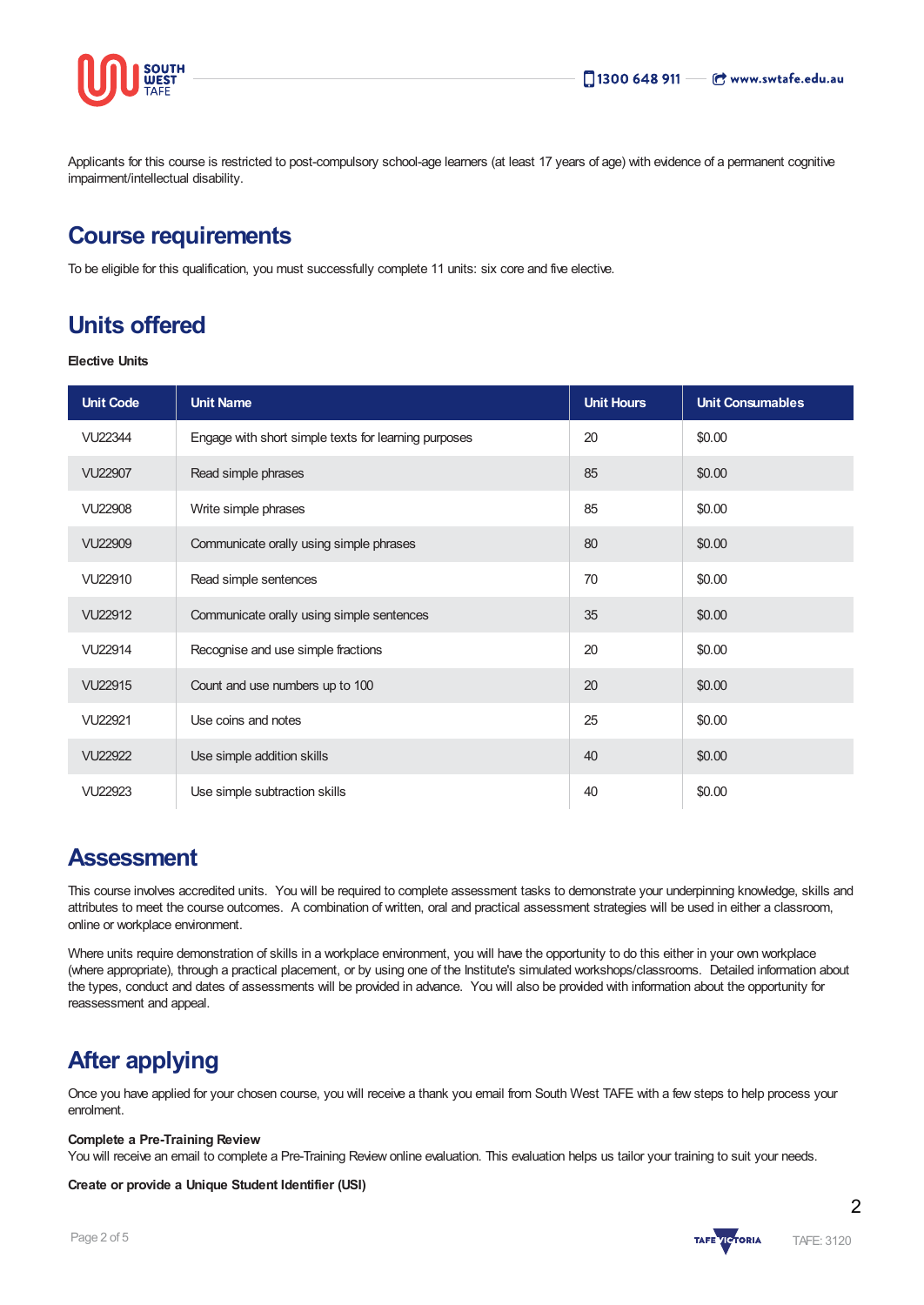

A USI is a nationally recognised reference number that provides an online record of your training qualifications gained in Australia.

#### [Create](https://www.usi.gov.au/students/create-usi) your USI

Already have a USI but can't remember it? [Find](https://www.usi.gov.au/faqs/i-have-forgotten-my-usi) your USI

#### **Skills recognition**

If you have experience or prior qualifications, you may be eligible to apply for [recognition](https://www.swtafe.edu.au/study/how-to-apply/skills-recognition) of prior learning and gain credits. You will be asked to provide any relevant Statement of Attainment to support identified credits.

## **Fees**

*This section gives you an overviewof course fees, subsidies, and howthey can be paid.*

### **Course Fees**

**Here's an outline of fees and costs associated with your course.**

**Your fees each year can be made up of 3 different elements.** Everyone has different circumstances that can affect what you pay and how much you pay. :

- 1. Tuition fees charged as an hourly rate that varies from course to course. A large portion of the tuition is subsidised by the Victorian Government for eligible students.
- 2. Resource and/or materials costs covers the cost of materials and other incidentals. This fee will vary according to the course being undertaken.
- 3. Booklist items such as textbooks, equipment and stationery recommended for your course

### **Tuition fees**

**There are 4 different ratesof tuition fees.** Only one will apply to you (depending on your eligibility and circumstances).

- 1. Government Subsidised Fee you could be eligible for a government-subsidised rate under the Skills First funding depending on your age, educational history, and citizenship or residency status. If you are eligible, the government will contribute to the cost of your training. Find out more about [subsidised](https://www.swtafe.edu.au/study/fees-free-tafe/access-govt-subsidies/victorian-students) training
- 2. Government Subsidised Concession Fee If you are eligible for a Skills First government-subsidised place and hold a current healthcare or pension card, that you can provide at enrolment, you may be eligible for the concession rate. Note, the concession rate is not applicable to Diploma level courses. Find out more about [concession](https://www.swtafe.edu.au/study/fees-free-tafe/concession) rates
- 3. Free TAFE Students who are eligible for Victorian government-subsidised training will not pay course tuition fees for the duration of their enrolment in this course, however, there may be some consumable/material fees for the course (find out more below). Any resource or material costs, or booklist items for this course are listed in the table below. Find out more [about](https://www.swtafe.edu.au/courses/free-tafe-courses) Free TAFE
- 4. Full fee If you are not eligible for a Skills First government-subsidised place, exemption, concession or are enrolling in a course that isn't government-subsidised, you may be required to pay the full fee rate.

#### **FINDOUT [MOREABOUT](https://www.swtafe.edu.au/study/fees-free-tafe) FEES AND ELIGIBILITY**

The fees listed below are indicative only. The student tuition fees as published are subject to change given individual circumstances at enrolment. Funding made available to eligible individuals by State and Commonwealth Governments. If funding is utilised, this may affect future opportunities to access additional funding in the future.

| Course fees by student type              | <b>Indicative Course Fee</b> |  |
|------------------------------------------|------------------------------|--|
| Government subsidised rate (if eligible) | \$1,580.00                   |  |
| Concession rate                          | \$320.00                     |  |



3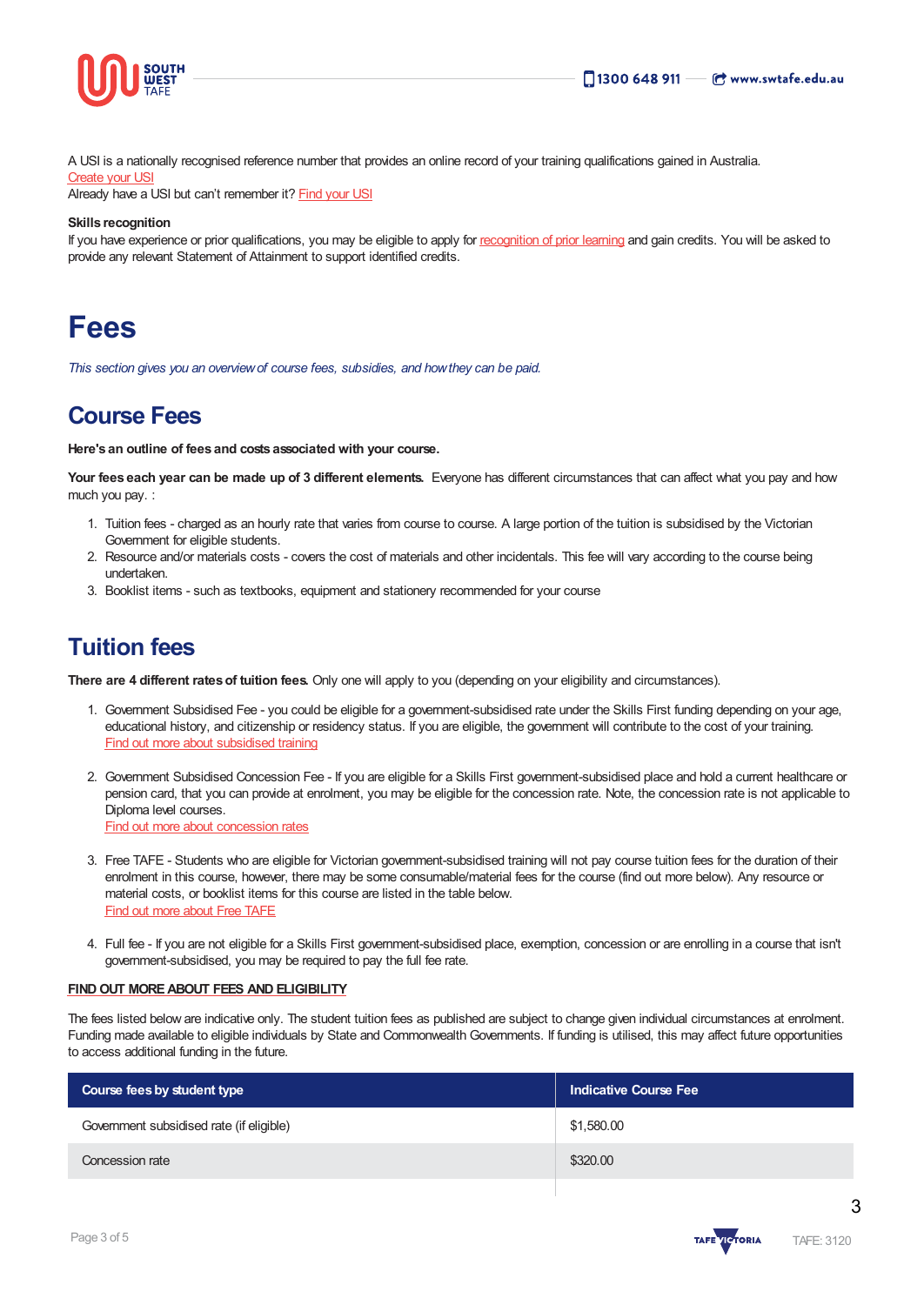

| Full fee rate (if not eligible for govt subsidy) | \$9,315.00                   |
|--------------------------------------------------|------------------------------|
| <b>Additional course fees</b>                    | <b>Indicative Course Fee</b> |
| Course consumable/materials (approximate)        | \$50.00                      |

### **Resource and/or materials costs**

Some courses require specific resources or materials necessary for your study eg: tools of the trade, excursions, etc. Final costs will be determined upon enrolment.

### **How do I pay my fees?**

Once we have processed your enrolment form, you will receive an email with your invoice.

You have three options when [organising](https://www.swtafe.edu.au/study/fees-free-tafe/payment-options) your payment:

- 1. Upfront [payment](https://www.swtafe.edu.au/study/fees-free-tafe/payment-options) can be made over the phone with EFTPOS
- 2. [Payment](https://www.swtafe.edu.au/study/fees-free-tafe/payment-options) plan can be directly debited from your bank account, debited from your Centrelink payments or via a VET Student Loan (for diploma or advanced diploma courses only)
- 3. Paid by [employer,](https://www.swtafe.edu.au/study/fees-free-tafe/payment-options) school or job network agency if your fees are being paid by your employer, school or job network agency, you will need to complete an Authority to Invoice form.

Payments will need to be arranged within five(5) business days of receiving the email containing your invoice.

We also offer a range of [scholarships](https://www.swtafe.edu.au/study/scholarships) each year which you may be eligible to apply for to assist with course fees.

# **Next Steps**

Ready to take the next step? Here you can make an enquiry, attend an information session or begin the application process.

### **How to apply**

There are *five [simple](https://www.swtafe.edu.au/study/how-to-apply) steps to apply for a course* with us.

- 1. **Apply** complete a short online [application](https://www.swtafe.edu.au/apply-now) form. Once this form is submitted we'll send you a thank you email.
- 2. **Get ready** your thank-you email will contain links to a pre-training review, to a unique student identifier and to government-subsidised training eligibility.
- 3. **Chat with your teacher** your teacher or course specialist will contact you about your Pre-Training Review outcomes and additional course information.
- 4. **Enrol** after chatting with your teacher, you will receive an email with your enrolment form and a link to verify your identity.
- 5. **Sign** once you've completed your enrolment, you will receive a declaration form to review and sign.

If need any assistance with applying, contact our [Customer](https://www.swtafe.edu.au/about-us/contact-us) Service team on 1300 648 911 or visit your nearest [campus](https://www.swtafe.edu.au/about-us/our-campuses).

### **Careers and Course Advice**

Not sure which course is right for you? South West TAFE will help you find your way.

Our Careers Coaches at the Skills and Jobs [Centre](https://www.swskillsandjobscentre.com.au/) is here to support you. Whether you're exploring career options, transitioning from school to the workforce or looking to study after school we're here to help you.